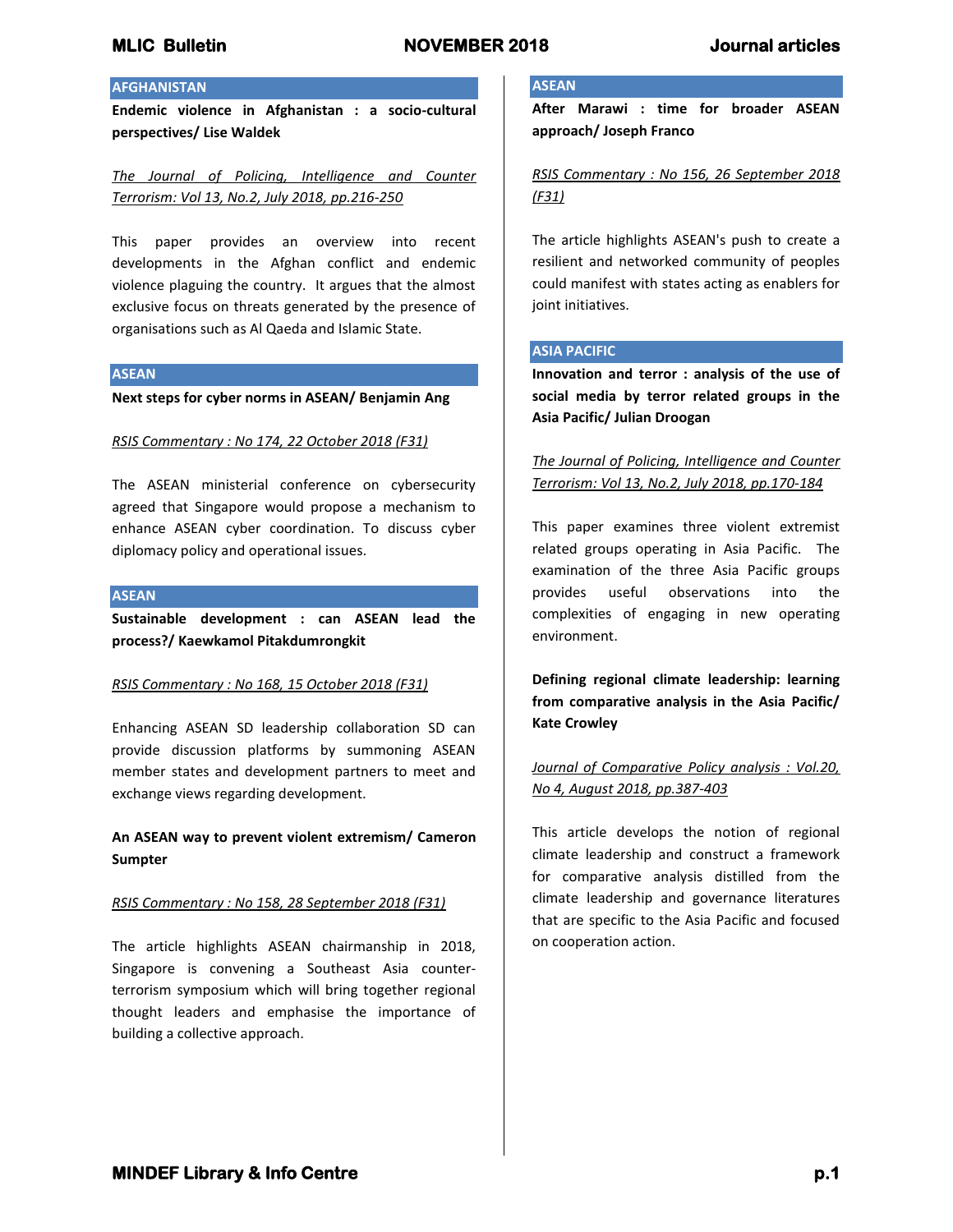## **CHINA**

**China's Uyghur problem after the 2009 Urumqi riot: repression, recompense, readiness, resistance/ Chien-Peng Chung**

*The Journal of Policing, Intelligence and Counter Terrorism: Vol 13, No.2, July 2018, pp.185-201*

China's largely Turkic Muslim Xinjiang autonomous region has been considered by the national leadership as the country's frontline in the fight against separatist terrorism since 1990's.

### **CHINA**

**Democracy vs authoritarianism : how ideology shapes great power conflict/ Hal Brands**

## *Survival: Vol.60, No.5, October- November 2018, pp.61- 114 (106)*

Russia and China are simultaneously seeking to improve the global outlook for authoritarianism seeking to improve the global outlook for authoritarianism via a second strategy building regional spheres of influence in which autocracy is privileged and protected.

# **Beyond the Kremlin's reach? Eastern Europe and China in the cold war/ Jan Zofka**

## *Cold War History: Vol 18, No. 3, August 2018, pp.251-256*

This issue examines relations between the people's republic of China and socialist Eastern Europe states during the cold war. The aim and the questions in this issue are part of broader debate about a socialist world beyond the Soviet bloc and about relations between the socialist camp and the global south. By focusing on transfers and interconnections and on the social dimension of government interactions.

## **CHINA**

**More than peripheral : how provinces influence China's foreign policy/ Audrye Wong**

The China Quarterly: September 2018, No.235, pp.735-757 (17)

This analysis provides a more nuanced argument than is commonly found in international relations for the motivations behind the evolving and increasingly activist Chinese foreign policy

**China takes up challenge to imitate and overtake America/ Luca Rossi**

## *Newsweekly : 22 September 2018, pp.9-10*

The article highlights China claims a large part of the South China Sea as its territorial waters and is warning all foreign shipping to steer clear. Sovereignty over the Spratly islands is disputed by Malaysia, the Philippines, Taiwan, Vietnam and Brunei.

**Separating intervention from regime change : China's diplomatic innovations at the UN security council regarding the Syria crisis/ Courtney J Fung**

# *The China Quarterly: September 2018, No.235, pp.693-712 (17)*

This article proceeds by addressing why China modified its practice on intervention and the implications of China's stance regarding the intervention in crises against the context of public calls for regime change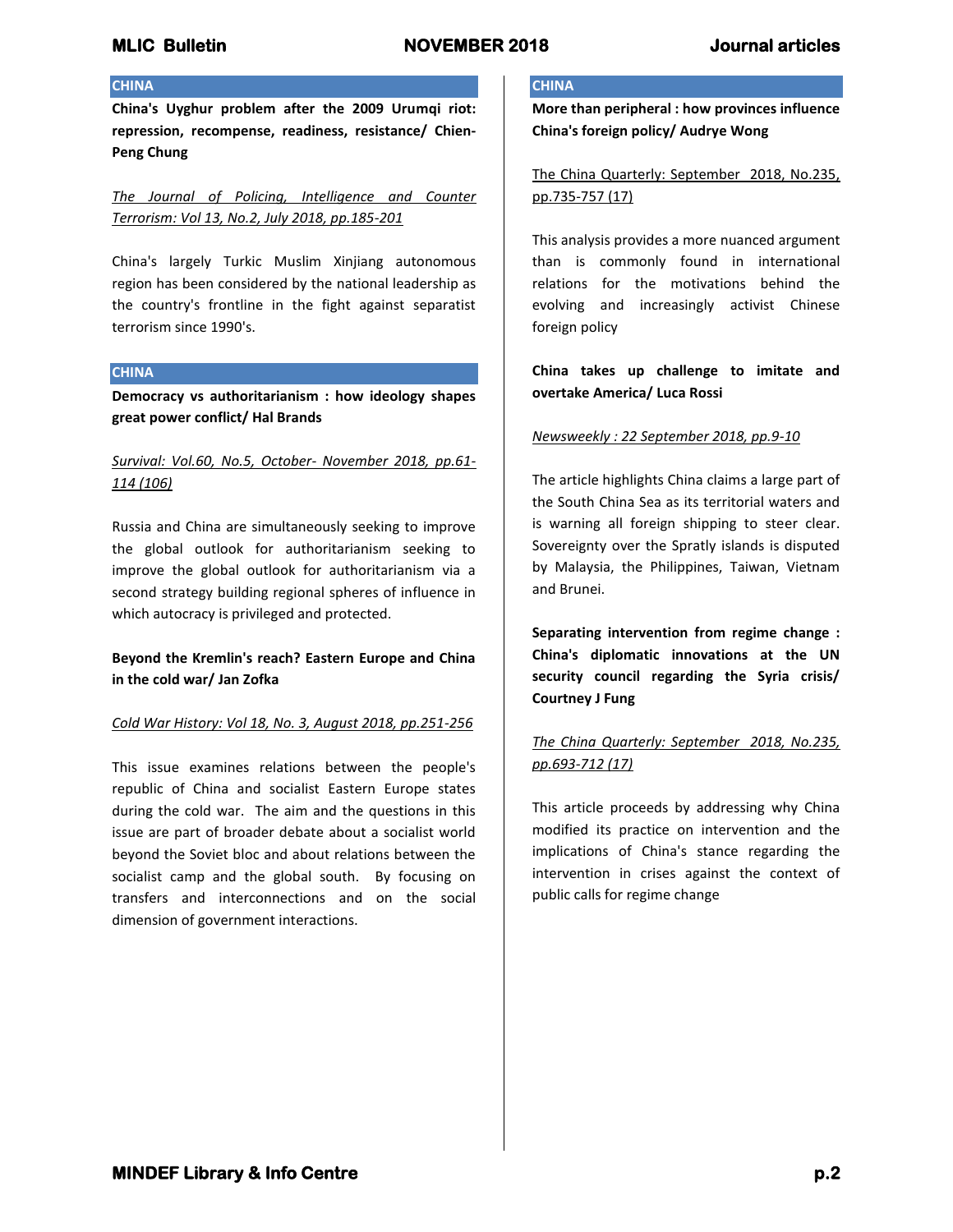## **CHINA**

**China's involvement in Africa's security: the case of China's participation in the UN mission to stabilize Mali/ Jean Pierre Cabestan**

*The China Quarterly: September 2018, No.235, pp.713- 734 (17)*

This article focuses on the participation of China's people's liberation army in the United Nation's multidimensional integrated stabilization mission in Mali. It aims to unpack the diplomatic process that led China to take part in the mission and to analyse the form of participation.

#### **COUNTER TERRORISM**

**Evaluating counter terrorism strategies in Asia/ Andrew T H Tan**

*The Journal of Policing, Intelligence and Counter Terrorism: Vol 13, No.2, July 2018, pp.155-169*

The article aims to evaluate how, and how well Asian countries have responded to terrorist and insurgent challenges. This evaluation of counter terrorism and counter insurgency efforts in Asia begins with a brief discussion of the conceptual issues.

#### **CYBER**

**Evolving nature of cyberconflict/ Eugene EG Tan**

*RSIS Commentary : No 166, 11 October 2018 (F31)*

Cyber conflict has been understood by western governments, the international discussions on the applicability of international law to cyber conflict, cyber norms of behaviour and deterrence of cyberattacks.

### **LEADERSHIP**

#### **Have the grit to lead/ Dennis Harbin**

# *Proceedings US Naval Institute: September 2018, pp. 75- 76 (86)*

Ensigns are obliged to lead, grit combines passion, purpose and practice and inspire through enthusiasm.

## **MALAYSIA**

**Vice Admiral Datuk syed Zahiruddin Putra Syed Osman: Malaysian joint forces commander**

*Asian Defence Journal : September - October 2018, pp.14-16 (131)*

The new commander of joint forces shares his view on the future direction of the MJFHQ cooperation with other agencies as well as modernisation plans.

# **Malaysian army, RMAF collaborate in exercise cope taufan/gerak pentas**

# *ADJ's Training & Simulation : Vol 11, Issue 3, July-September 2018, pp.6-7*

The objective of the biennial gerak pentas exercise is to test the combat capability of the para battalion group. The rapid deployment exercise focuses on para dropping of cargo delivery system and heavy equipment at the different locations.

**The comeback kid : Mahathir and the 2018 Malaysian general elections/ James Chin**

*The Round Table: Commonwealth Journal of International Affairs : Vol, 107, No 4, August 2018 , pp.535-537 (100)*

The article highlights Mahathir Mohamad's place in Asian history had the distinction of being the longest serving Malaysian prime minister (1981-2003). He has been re-elected as a Prime Minister in May 2018. The article discusses the main differences from the political, institutional and societal perspectives.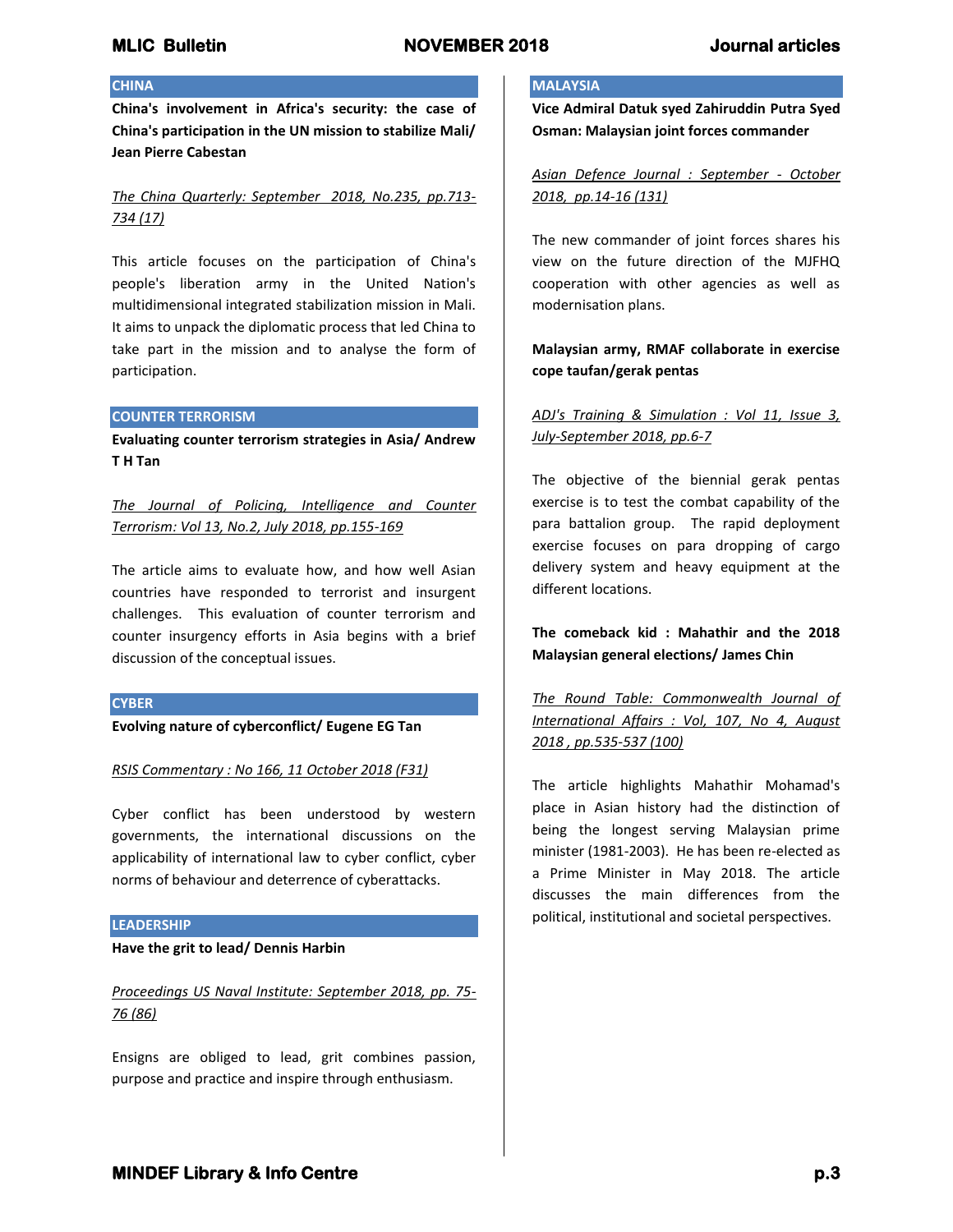## **MALAYSIA**

**His vision, new Malaysia, regeneration and the region/ Yang Razali Kassim**

#### *RSIS Commentary : No 150, 13 September 2018 (F31)*

The conversation with Anwar Ibrahim shares his thoughts on his vision, new Malaysia, succession and regeneration as well as Malaysian's place in the region

## **On Mahathir, reconciliation & political transition/ Yang Razali Kassim**

#### *RSIS Commentary : No 149, 13 September 2018 (F31)*

The conversation with Anwar Ibrahim about his relationship with Prime Minister Mahathir Mohamad, reconciliation between them and Malaysia's political transition.

**Malaysia's regime change : evolving post election scenarios/ Yang Razali Kassim**

#### *RSIS Commentary : No 148, 12 September 2018 (F31)*

The article highlights three evolving scenarios. One: a new order, scenario two: existential crisis, and scenario three: beyond the border.

#### **MARITIME SECURITY**

**Countering maritime terrorism/ Andrew White**

# *Armada International : October/November 2018 Issue 05, pp.24-27 (2)*

The global maritime anti-piracy systems market report highlights how increases in terrorism through sea routes and the vulnerability of attacks from pirate gangs have necessitated the implementation of high-end security measures in order to strengthen maritime security

## **MILITARY AFFAIRS**

**The British army, information management and the first world war revolution in military affairs/ Brian N Hall**

*The Journal of Strategic Studies : Vol 41 No.7, December 2018, pp. 1001-1030 (98)*

This article has shown that as the war progressed British commanders sought newer and better ways to gather process and disseminate information. This article takes the British expeditionary force (BEF) of the First World War as its case study and assesses the extent to which its IM system contributed to the emergence of the modern battlefield in 1918.

#### **PAKISTAN**

**The parennial problem of terrorism and political violence in Pakistan/ Julian Droogan**

*The Journal of Policing, Intelligence and Counter Terrorism: Vol 13, No.2, July 2018, pp.202-215*

The Pakistani state has done much to counter some militant and separatist groups, but never in a comprehensive or equitable way. Pakistan's relationship with militancy and terrorism is complicated by a series of long standing and seemingly intractable drivers. This paper provides an overview of the current state of terrorism in Pakistan.

## **Slipping the leash? Pakistan's relationship with the Afghan Taliban/ Tricia Bacon**

# *Survival: Vol.60, No.5, October- November 2018, pp.159-180 (106)*

The article highlights on understanding Pakistan's relationship with the Taliban is especially important given the Trump administration's pressure on Islamabad. Pakistan's relationship with the Taliban is often treated as static primarily.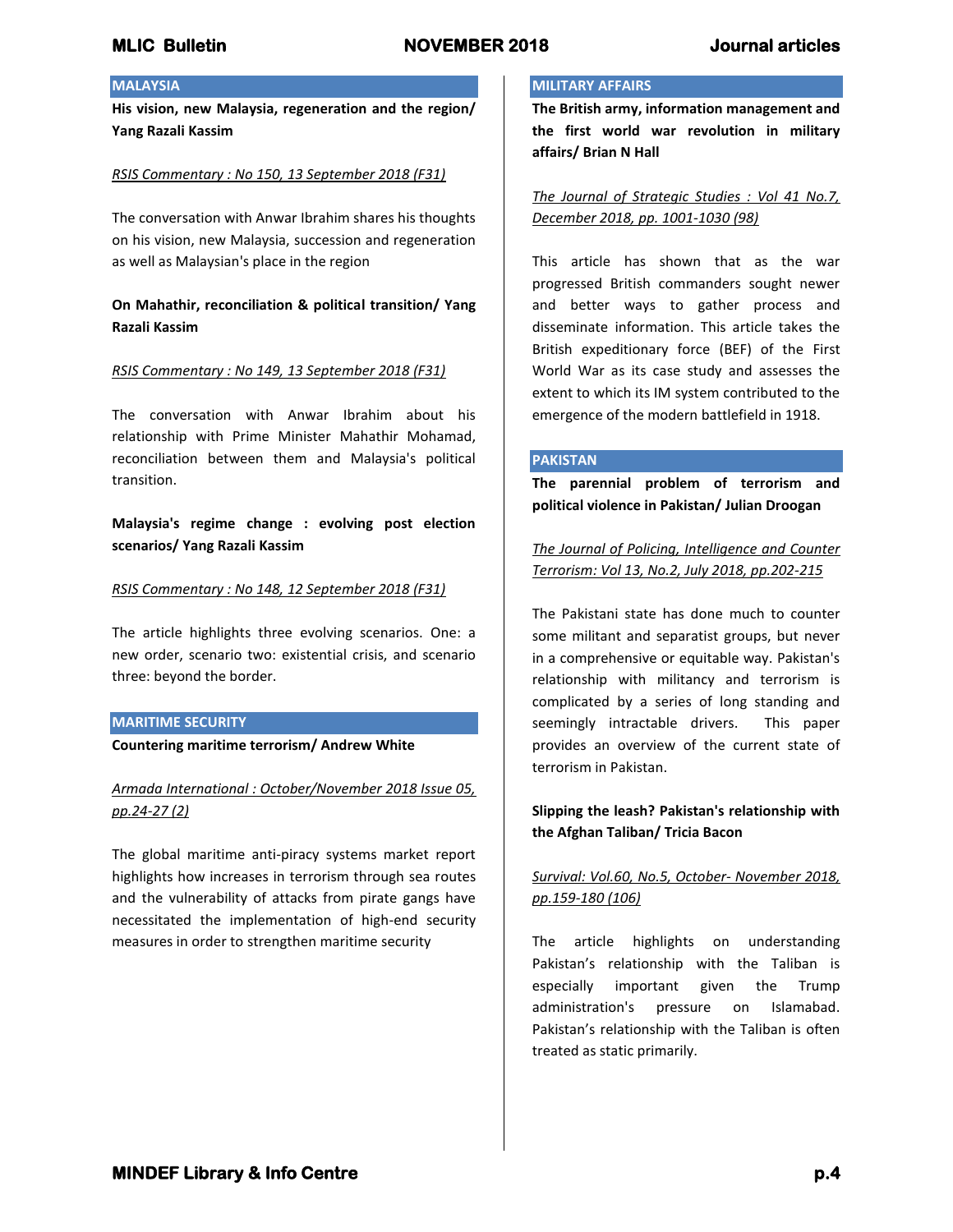# **PHILIPPINES**

**Armed forces of the Philippines : moving forward/ Staff Writer**

*Asian Defence Journal : September - October 2018, pp.8- 9 (131)*

The Philippines Department of National Defence (DND) is continuing the original AFP modernisation programme and developing its horizon 2 from (2018-2022).

## **Delfin N Lorenzana, secretary of national defence the Philippines**

*Asian Defence Journal : September - October 2018, pp.10-11 (131)*

The secretary of national defence of Philippines shares the defence prioritisation programmes of the armed forces of the Philippines that have been undertaken plans to develop Marawi.

#### **SINGAPORE**

**Educating the developmental state : policy integration and mechanism redesign in Singapore's skills future scheme/ J.J Woo**

Journal Of Asian Public Policy : November 2018, Vol 11 No 3, pp.267-284

This paper has shown, both policy design and mechanism design process have been significant in the formulation and implementation of the skills future scheme.

#### **TECHNOLOGY**

**Security and privacy in the age of the smart internet of things : an overview from a networking perspective/ Shui Yu**

*IEEE Communications Magazine : Vol 56, No 9, September 2018. pp.14-18 (147)*

This article aiming to explore the security impact from the emerging and anarchistic loT systems and discuss the privacy issue caused by loT systems.

#### **TERRORISM**

**Al-Qaeda's quagmire in Syria/ Seth G Jones**

*Survival: Vol.60, No.5, October- November 2018, pp.181-198 (106)*

The article highlights Al Qaeda's challenges in Syria. Ayman Zawahiri has faced significant leadership challenges and struggled to adjudicate disputes Zawahiri's security situation which entailed hiding from virtually every major intelligence agency in the world.

#### **TERRORIST**

**Death of Bahrun Naim : mastermind of terror in southeast Asia/ Rohan Gunaratna**

# *RSIS Commentary : No 161, 03 October 2018 (F31)*

The death of Bahrun naim the directing figure of terrorist attacks in Southeast Asia. He had been the mastermind of terrorist attacks in Malaysia and Indonesia. Upon joining Islamic State (IS) used the cyber domain to radicalise and recruit Southeast Asians to carry attacks.

#### **YEMEN**

#### **Yemen's disastrous war/ Daniel Byman**

*Survival: Vol.60, No.5, October- November 2018, pp.141-158 (106)*

The article highlights on Yemen's government was always weak and the country prone to civil war. At the same time the United States engaged in its own mini war in Yemen hunting terrorists linked to al-Qaeda and other groups.